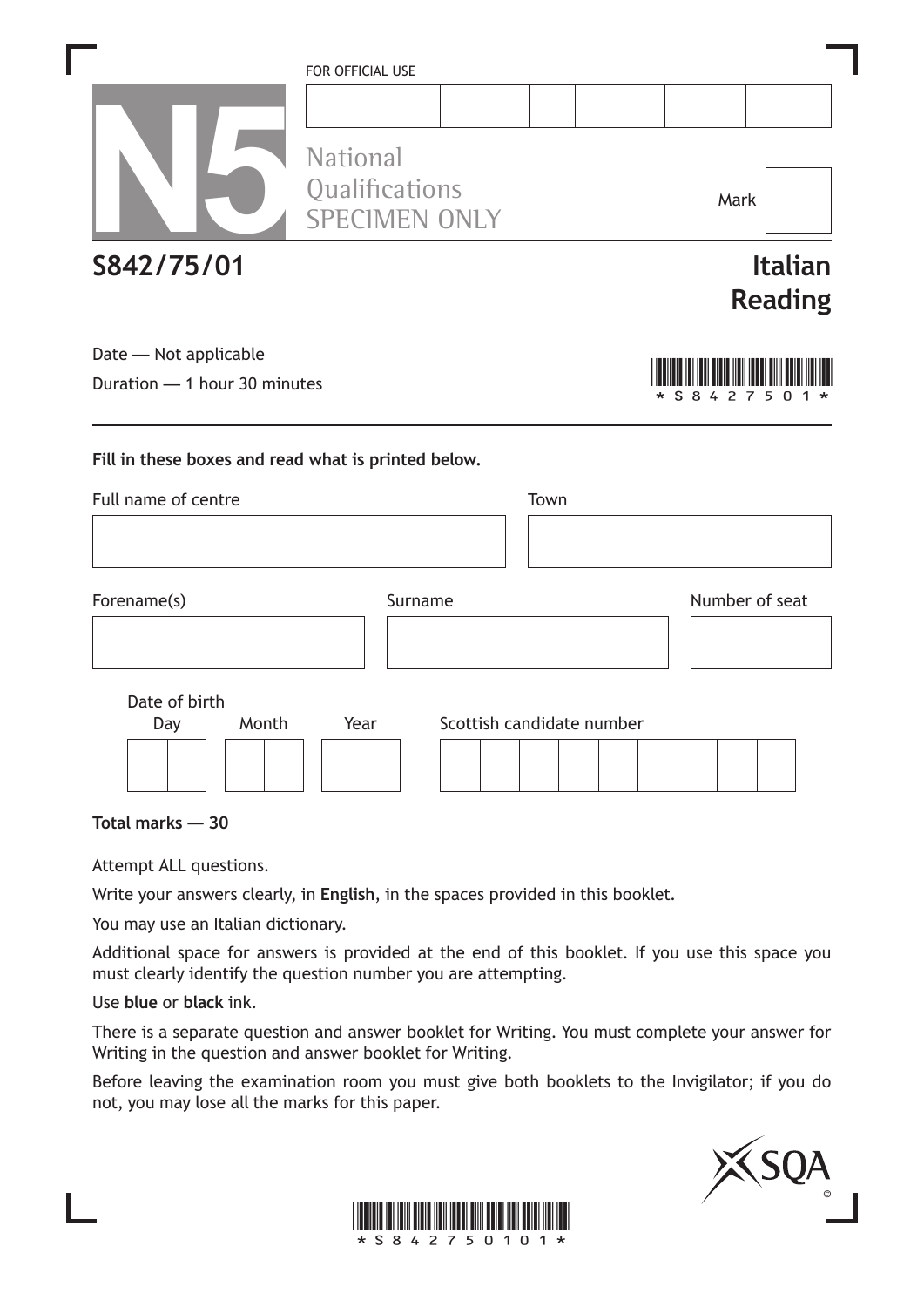**MARKS** NO NOT THIS<br>THIS<br>MARGIN

# Total marks — 30

#### **Attempt ALL questions**

#### **Text 1**

You are online reading an Italian website for teenagers and you come across an article about taking a gap year.

Dopo il liceo molti giovani prendono una pausa prima di andare all'università o prima di cominciare un lavoro: un po' per conoscere il mondo, ma anche per diventare più indipendenti.

Che cosa è un Gap Year? È il periodo tra la fine della scuola e l'inizio dell'università o il mondo del lavoro, da passare all'estero. Durante questo



gap year ci sono possibilità per studiare, fare volontariato, lavorare o semplicemente viaggiare.

L'idea di fare un gap year deriva dalla Gran Bretagna negli anni settanta e ottanta. Il Gap Year è una tradizione tipicamente inglese. Anche alcuni membri della famiglia reale hanno fatto un Gap Year. Il principe Harry, ad esempio, ha deciso di passare tre mesi in un ranch australiano. Poi, è andato a lavorare in un orfanotrofio in Africa. Lì, Harry si è occupato di bambini malati ed ha contribuito alla costruzione di una clinica e di un ponte.

#### **Questions**

(a) Why do many young people take a break before university or starting a job? State **two** things.

**2**

**3**

**2**

(b) What sorts of activities are possible during a gap year? State any **three**.

(c) How did the idea of a gap year come about? State **two** things.

\*S842750102\*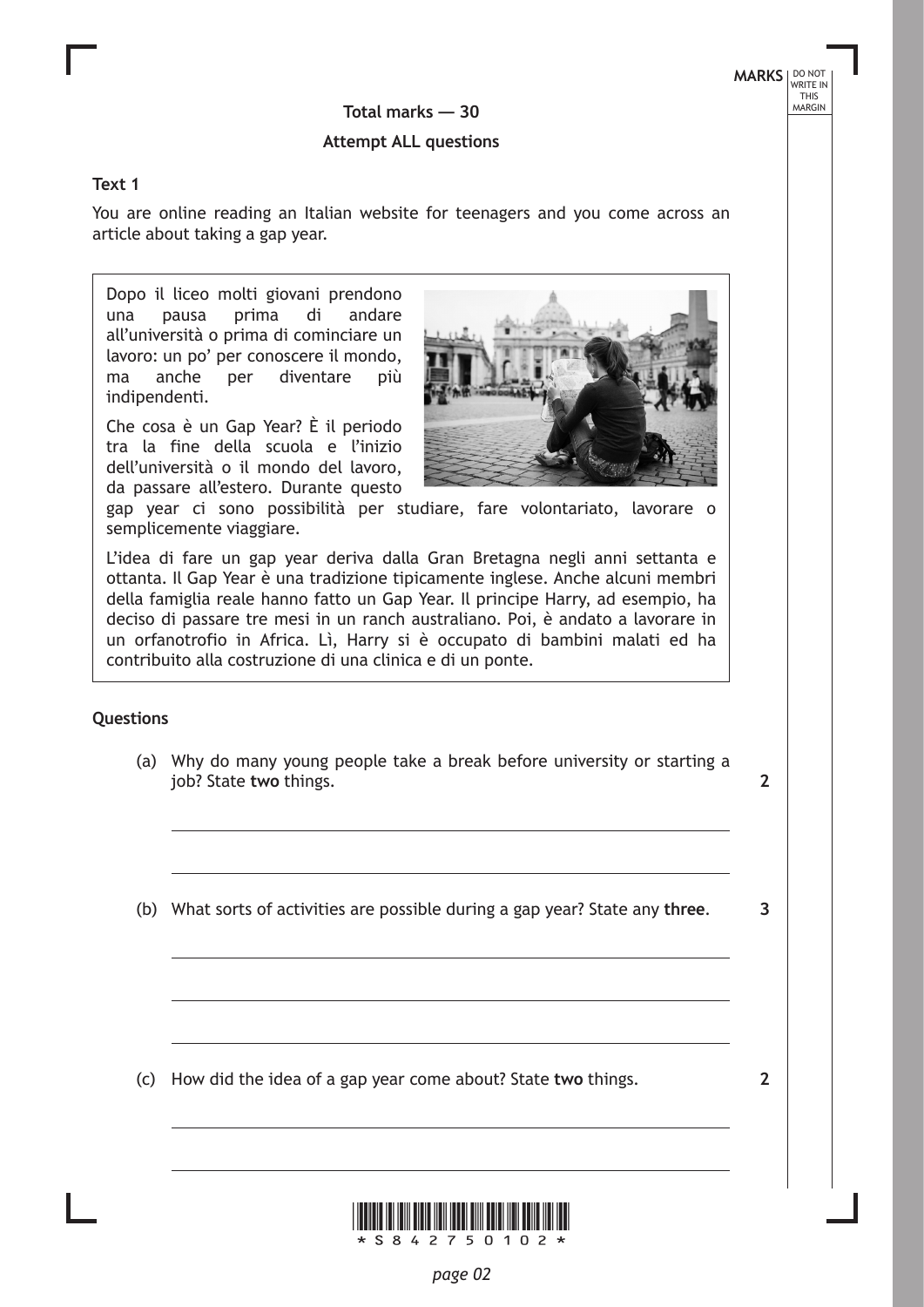| (d) Prince Harry took a gap year.                             |                |
|---------------------------------------------------------------|----------------|
| (i) Where did he work after being in Australia? Give details. | 1              |
| (ii) What did he do there? State any two things.              | $\overline{2}$ |
|                                                               |                |
|                                                               |                |
| [Turn over                                                    |                |
|                                                               |                |
|                                                               |                |
|                                                               |                |
|                                                               |                |



L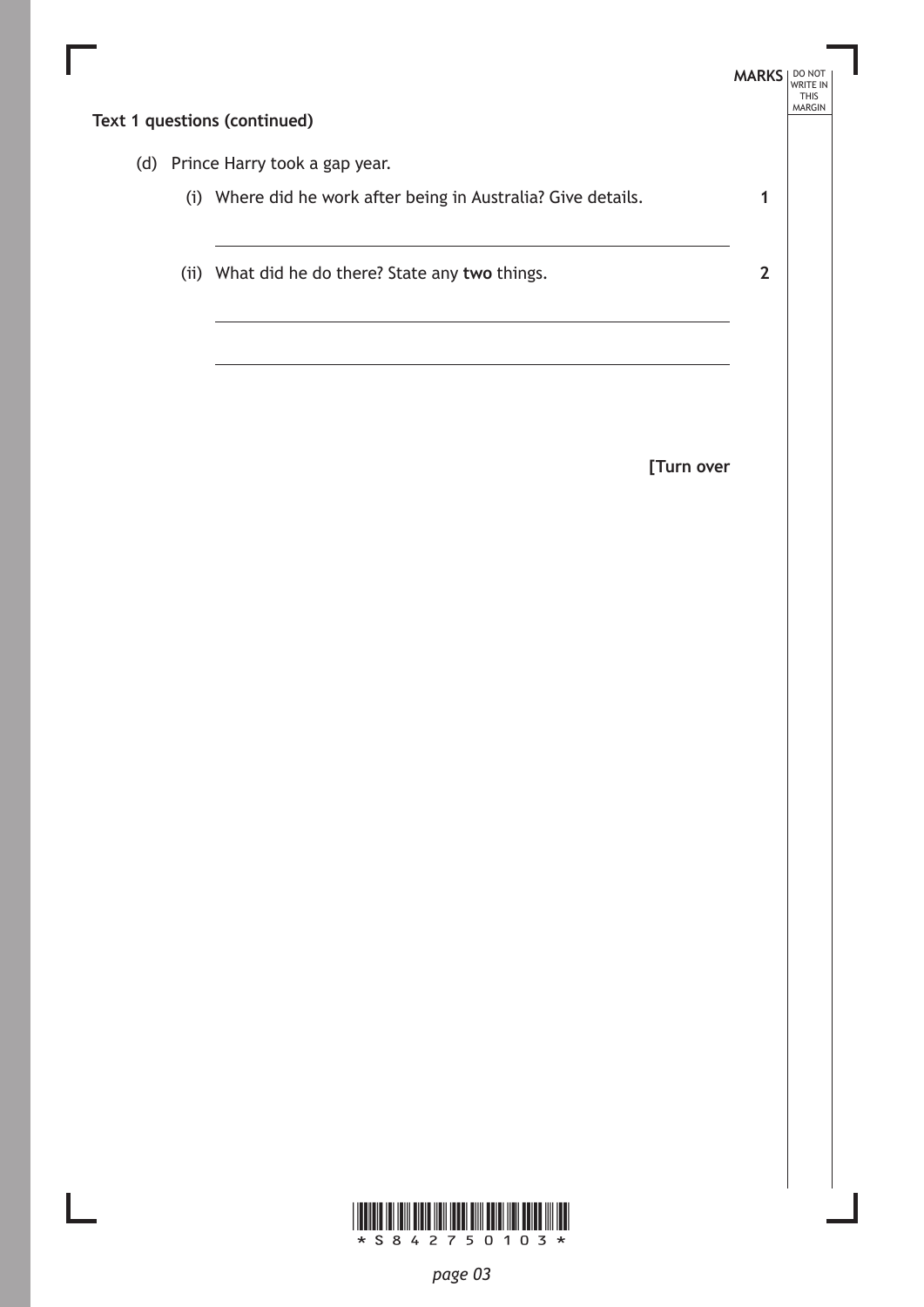#### **Text 2**

You then read about the experiences of three young people who completed a gap year.

#### **Carolina, 21 anni**

Dopo il liceo non avevo idee chiare su cosa volevo fare nella vita, allora sono partita a fare un'esperienza all'estero. Così ho scoperto la mia passione per le lingue straniere ed ora studio spagnolo all'università. Per chi vuole imparare una nuova lingua ci sono molte destinazioni che permettono di viaggiare e lavorare in tanti paesi.



**MARKS** NO NOT

**1**

**1**

**1**

**1**

THIS MARGIN

#### **Marco,19 anni**

Come persona sono cresciuto molto. Mi considero, adesso, più aperto e tollerante. Ho tre amici che hanno fatto un gap year all'estero. Lorenzo è partito da solo per fare il cameriere in un ristorante a Madrid. Paolo ha passato sei mesi come bagnino sulla spiaggia di Cancun nel Messico e Simonetta è andata in Germania per lavorare come ragazza alla pari.

#### **Loredana, 19 anni**

Le prime settimane in cui ero lontana da casa sono state terribili. Mi mancava la famiglia ma dopo un po' mi sono sentita più contenta di me stessa e del mondo. Ho trovato che era molto facile fare amicizie. Tutto sommato il mio Gap Year è stato un'esperienza veramente unica.

#### **Questions**

- (a) Why did Carolina choose to go abroad after her exams?
- (b) What did she discover while abroad?
- (c) What is she studying now?
- (d) How has Marco changed as a result of his gap year? State any **one** thing.

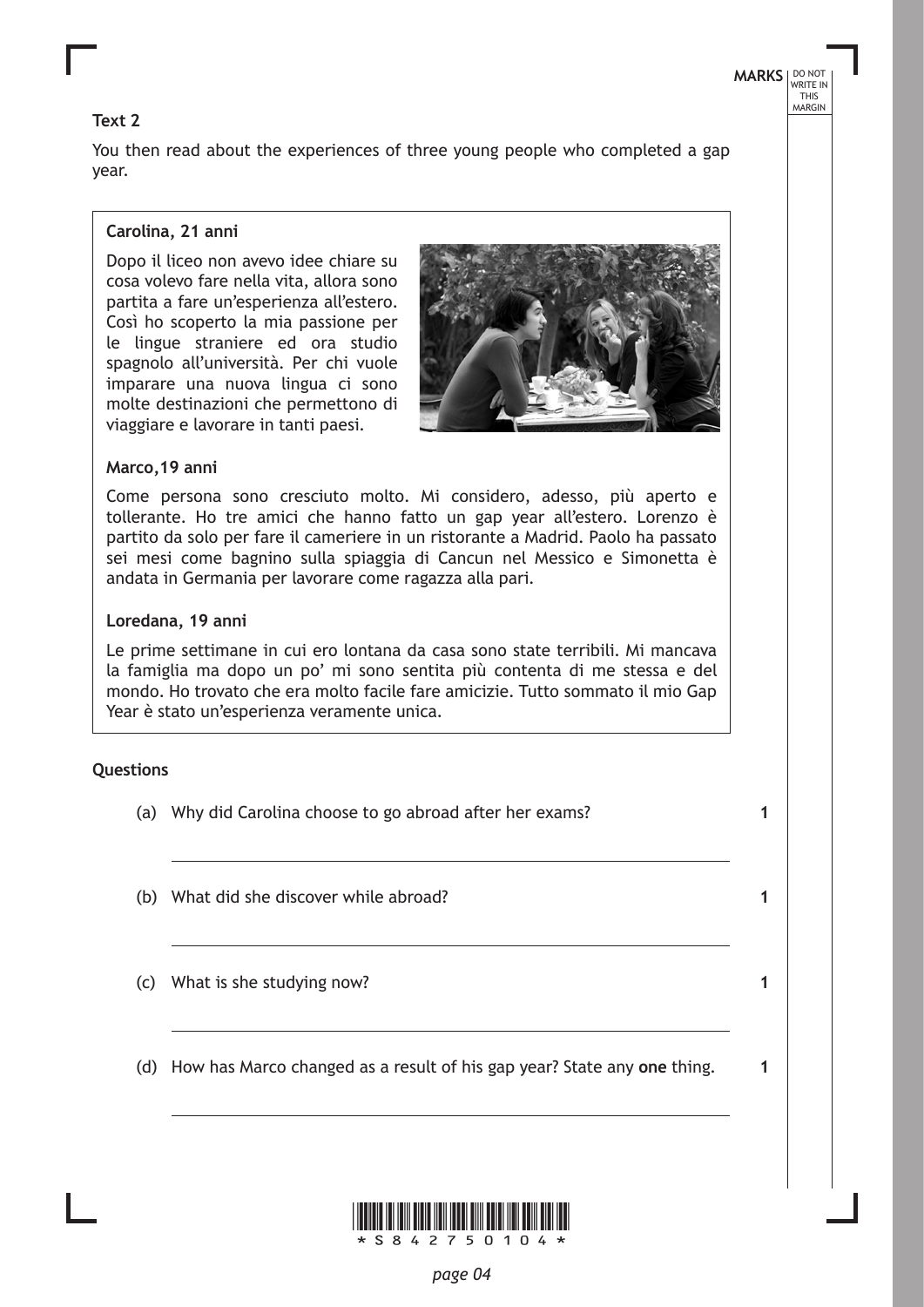|     | Text 2 questions (continued)                                                                          | <b>MARKS</b> | DO NOT<br>WRITE IN<br><b>THIS</b><br>MARGIN |
|-----|-------------------------------------------------------------------------------------------------------|--------------|---------------------------------------------|
|     | (e) Marco talks about three friends who did a gap year. What did they do?<br>Complete the grid below. | 3            |                                             |
|     | Lorenzo                                                                                               |              |                                             |
|     | Paolo                                                                                                 |              |                                             |
|     | Simonetta                                                                                             |              |                                             |
| (f) | (i) Why were the first weeks of her gap year so difficult for Loredana?                               | 1            |                                             |
|     | (ii) How did she feel after a short while?                                                            | 1            |                                             |
|     | (g) What was it easy for her to do during her gap year?                                               | 1            |                                             |
|     |                                                                                                       |              |                                             |
|     | [Turn over                                                                                            |              |                                             |
|     |                                                                                                       |              |                                             |
|     |                                                                                                       |              |                                             |
|     |                                                                                                       |              |                                             |
|     |                                                                                                       |              |                                             |
|     |                                                                                                       |              |                                             |
|     |                                                                                                       |              |                                             |
|     |                                                                                                       |              |                                             |
|     |                                                                                                       |              |                                             |
|     |                                                                                                       |              |                                             |
|     |                                                                                                       |              |                                             |
|     | * S 8 4 2 7<br>$50105*$                                                                               |              |                                             |

 $\Box$ 

*page 05*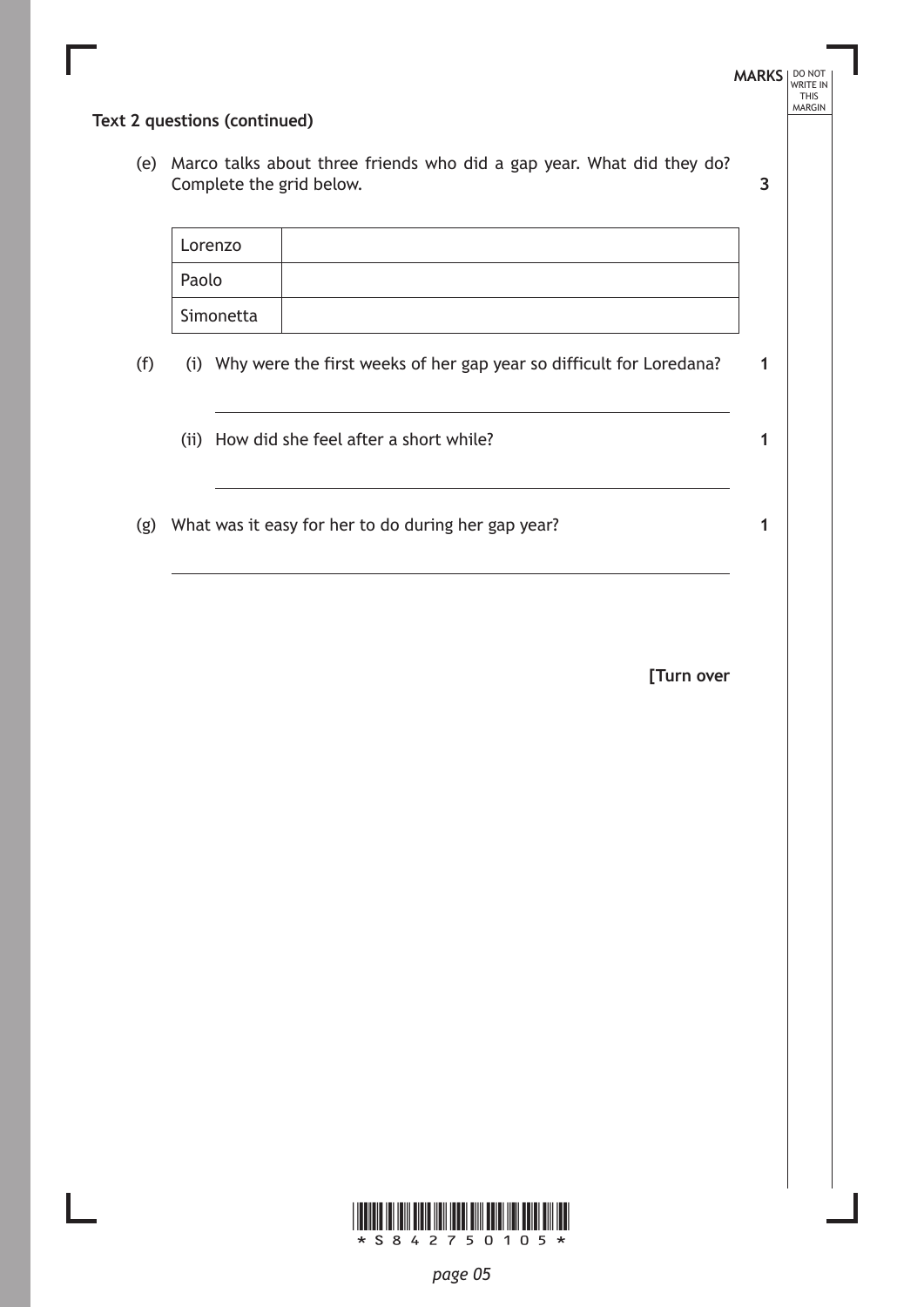### **MARKS** NO NOT THIS MARGIN

#### **Text 3**

Finally you read about Giacomo, a scout, who has helped in a camp set up for people made homeless by a recent earthquake in the region of Emilia.

Dopo aver finito la scuola volevo partire in vacanza. Però quando è successo il terremoto ho deciso di aiutare le persone che hanno dovuto lasciare la casa ed andare in un campo. Specialmente perché il terremoto è successo veramente vicino a casa mia.

Sono arrivato al campo poco dopo il terremoto. I soldati sono arrivati



Quando le persone arrivavano, prendevo il loro nome. Poi, le accompagnavo in tenda. In questo momento ci sono circa 250 persone nel campo. I soldati hanno raggruppato le persone per famiglie e per città d'origine. Abbiamo lavorato molto, ma c'è stata anche occasione di conoscere le persone.

Quello che mi sorprende è che molti bambini non mi sembrano particolarmente tristi a causa di questa tragedia. I bambini la considerano quasi come una vacanza. Tutte le persone al campo sono socievoli. Cercano il contatto con altri, anche solo per parlare un po'.

#### **Questions**

- (a) Which group of people did Giacomo help after the earthquake?
- (b) Why, in particular, did Giacomo decide to help?
- (c) What had the soldiers already started to do when Giacomo arrived?
- (d) What did Giacomo do when the people started arriving at the camp? State **two** things.





**1**

**2**

**1**

**1**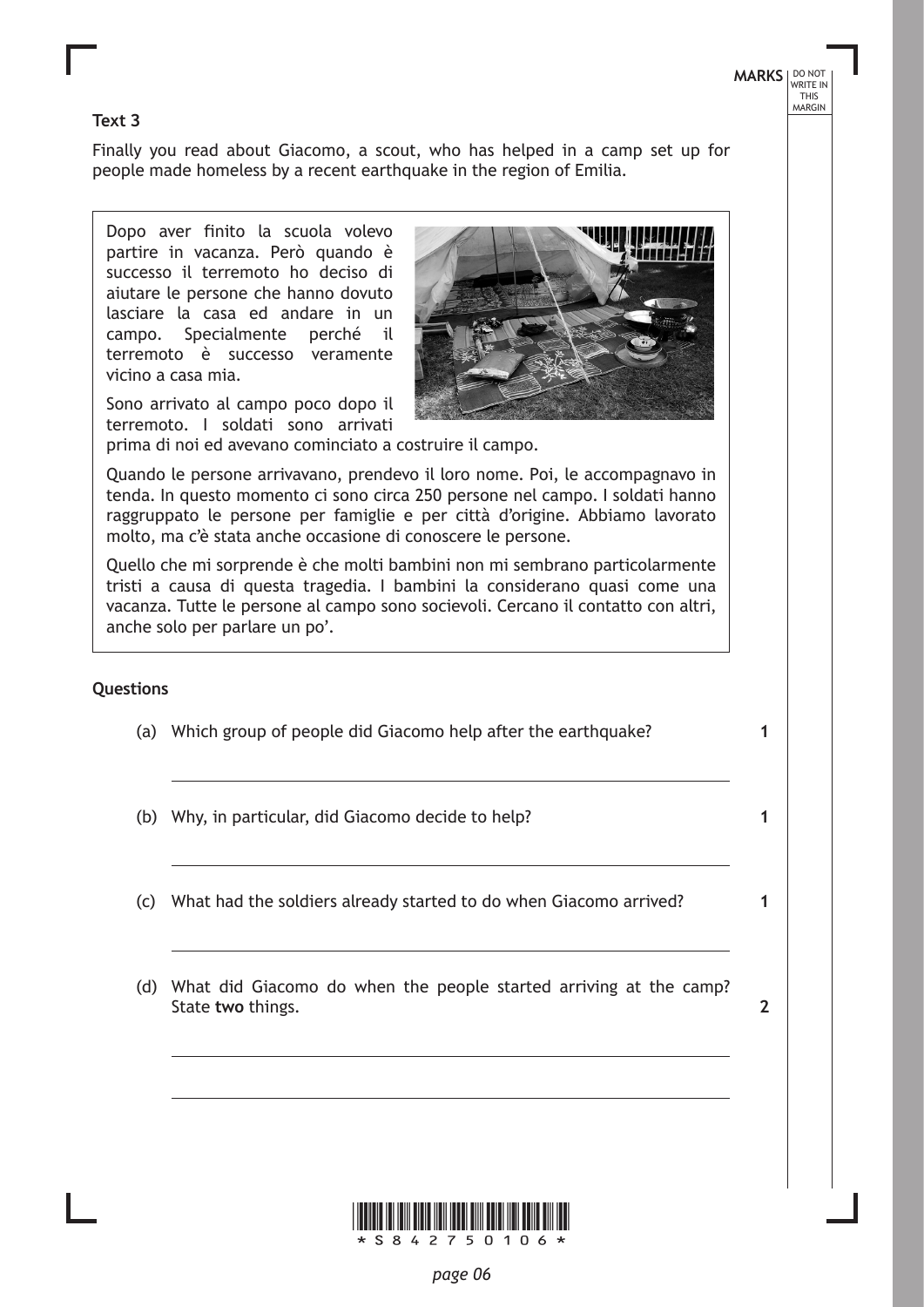|     | (e) The soldiers grouped people together in different ways. How did they<br>group them? State two things. | 2            |
|-----|-----------------------------------------------------------------------------------------------------------|--------------|
|     |                                                                                                           |              |
| (f) | How do some children treat the experience of being in the camp?                                           | 1            |
| (g) | What does Giacomo say about all the people in the camp? State two<br>things.                              | $\mathbf{2}$ |
|     |                                                                                                           |              |

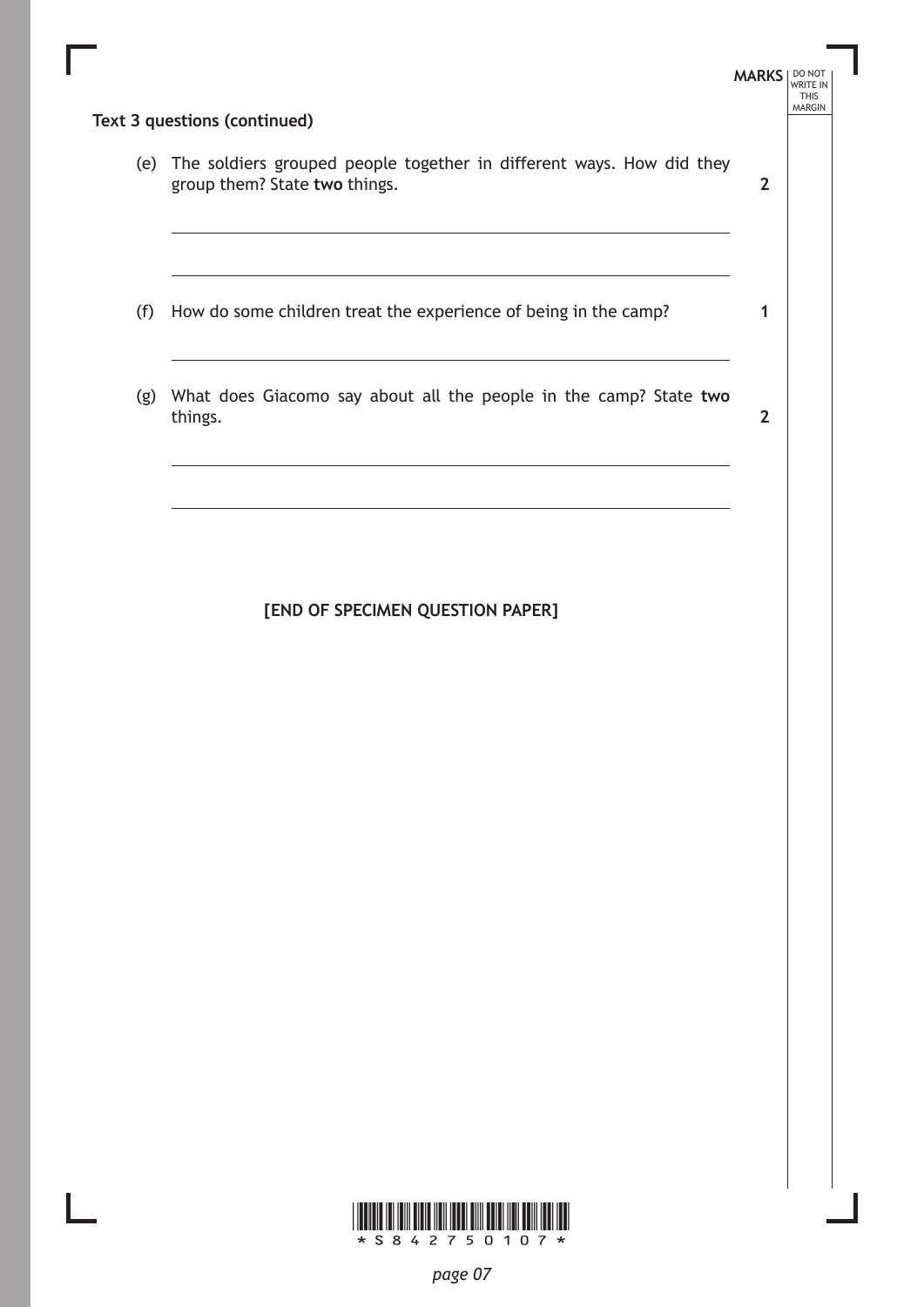# **MARKS DO NOT
WRITE IN** <br>
THIS
MARGIN

#### **ADDITIONAL SPACE FOR ANSWERS**



 $\mathbb{R}^{\mathbb{Z}}$ 

*page 08*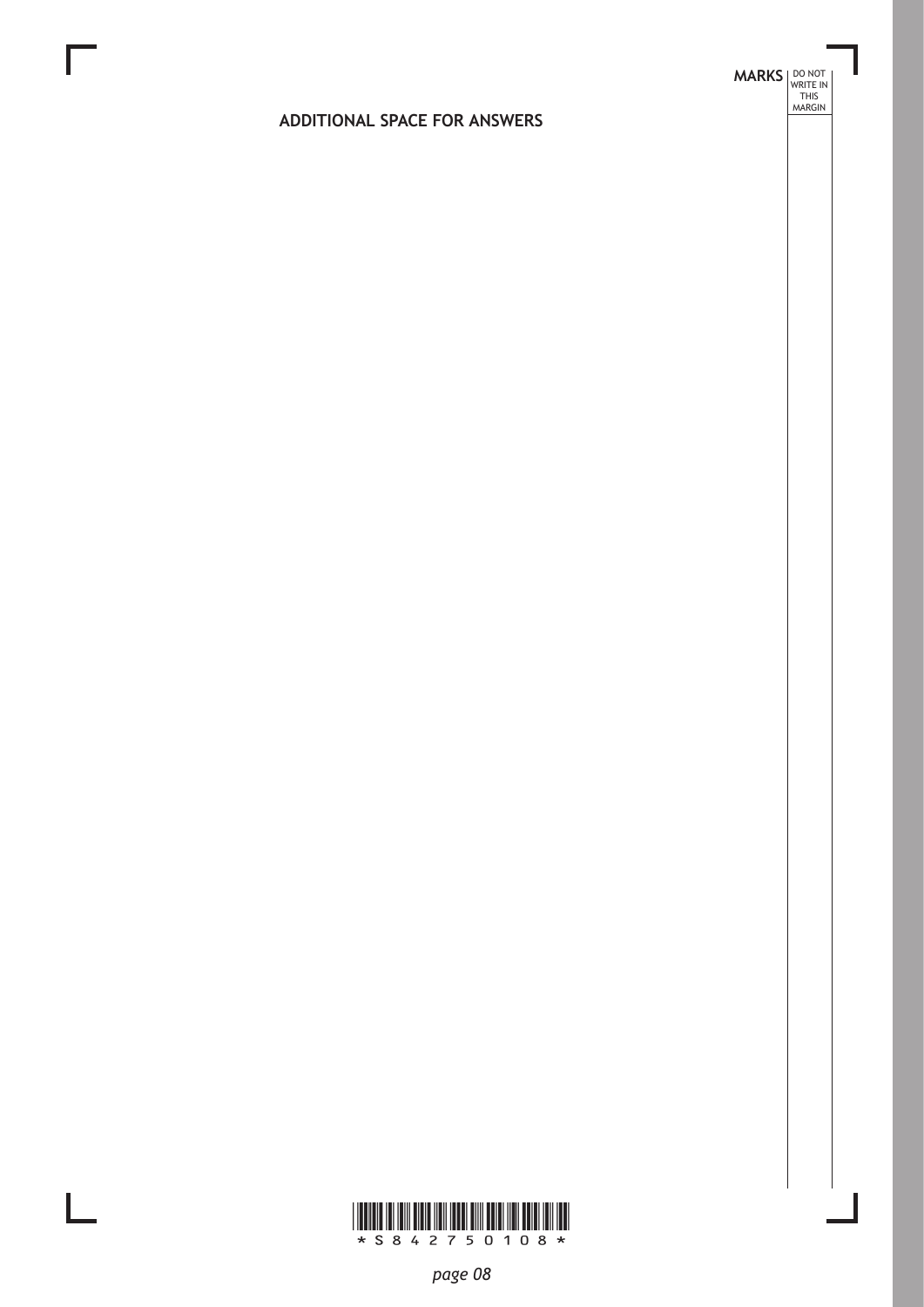# **MARKS DO NOT
WRITE IN** <br>
THIS
MARGIN

#### **ADDITIONAL SPACE FOR ANSWERS**



 $\mathbf{L}$ 

*page 09*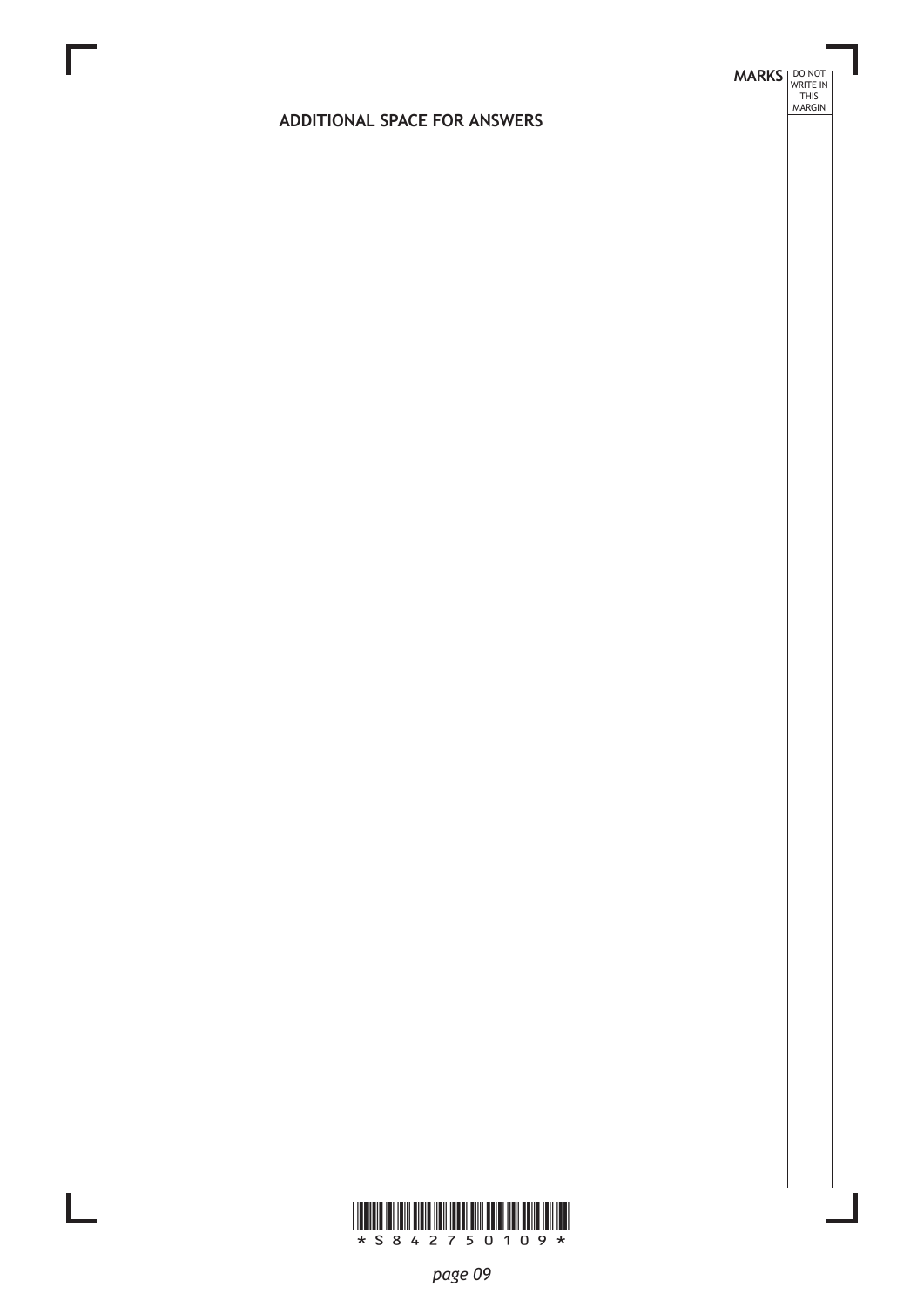

National **Oualifications** SPECIMEN ONLY

**S842/75/01 Italian**

**Reading**

## Marking Instructions

These marking instructions have been provided to show how SQA would mark this specimen question paper.

The information in this publication may be reproduced to support SQA qualifications only on a non-commercial basis. If it is reproduced, SQA should be clearly acknowledged as the source. If it is to be used for any other purpose, written permission must be obtained from permissions@sqa.org.uk.

Where the publication includes materials from sources other than SQA (ie secondary copyright), this material should only be reproduced for the purposes of examination or assessment. If it needs to be reproduced for any other purpose it is the user's responsibility to obtain the necessary copyright clearance.

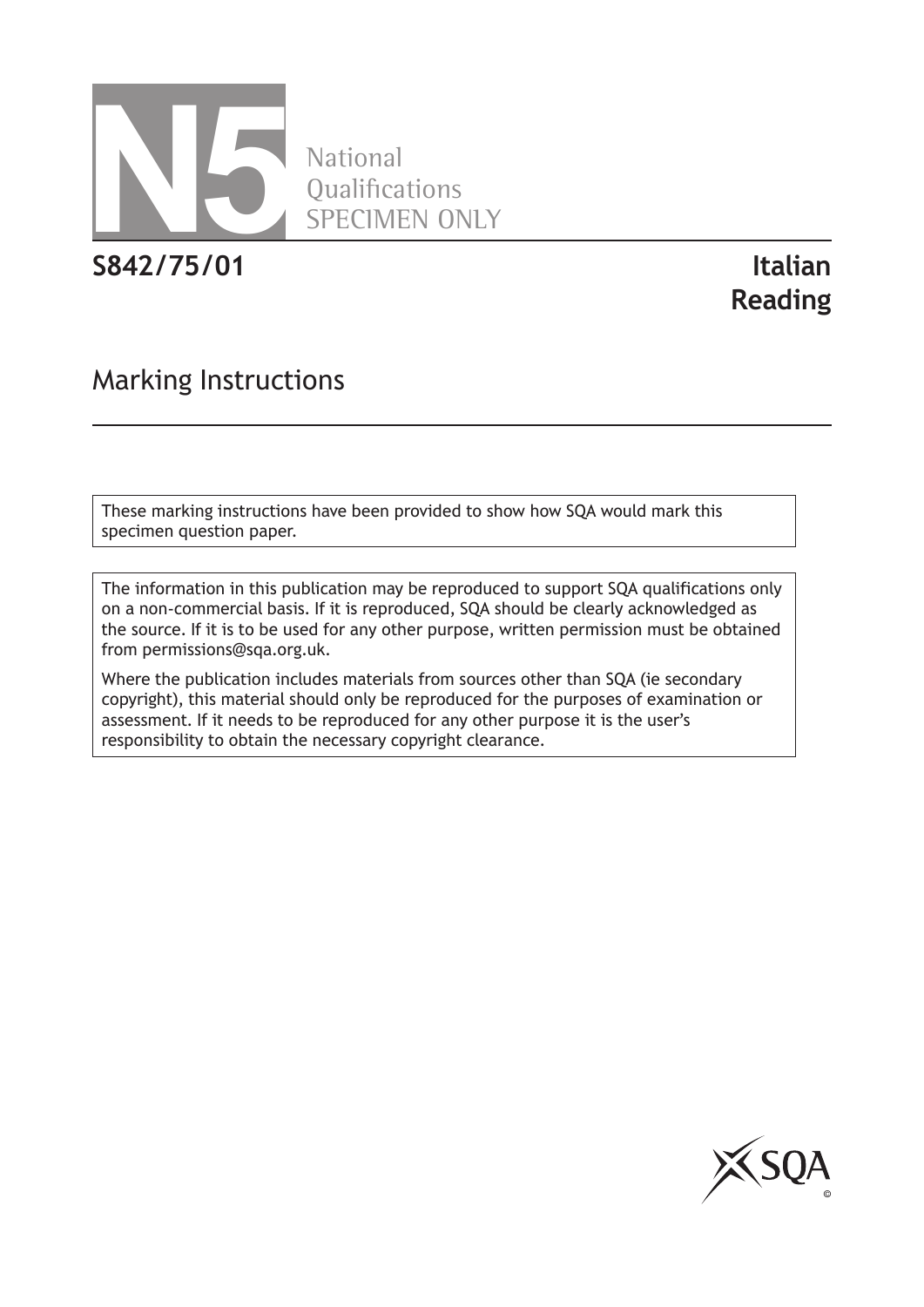#### **General marking principles for National 5 Italian Reading**

*This information is provided to help you understand the general principles you must apply when marking candidate responses to questions in this paper. These principles must be read in conjunction with the detailed marking instructions, which identify the key features required in candidate responses.*

- **(a)** Marks for each candidate response must always be assigned in line with these general marking principles and the detailed marking instructions for this assessment.
- **(b)** Marking should always be positive. This means that, for each candidate response, marks are accumulated for the demonstration of relevant skills, knowledge and understanding: they are not deducted from a maximum on the basis of errors or omissions.
- **(c)** If a specific candidate response does not seem to be covered by either the principles or detailed marking instructions, and you are uncertain how to assess it, you must seek guidance from your team leader.
- **(d)** Award a mark to each answer. Marks are not transferable between questions.
- **(e)** For questions that ask candidates to '**state**' or '**give**', candidates must give a brief, accurate response/name.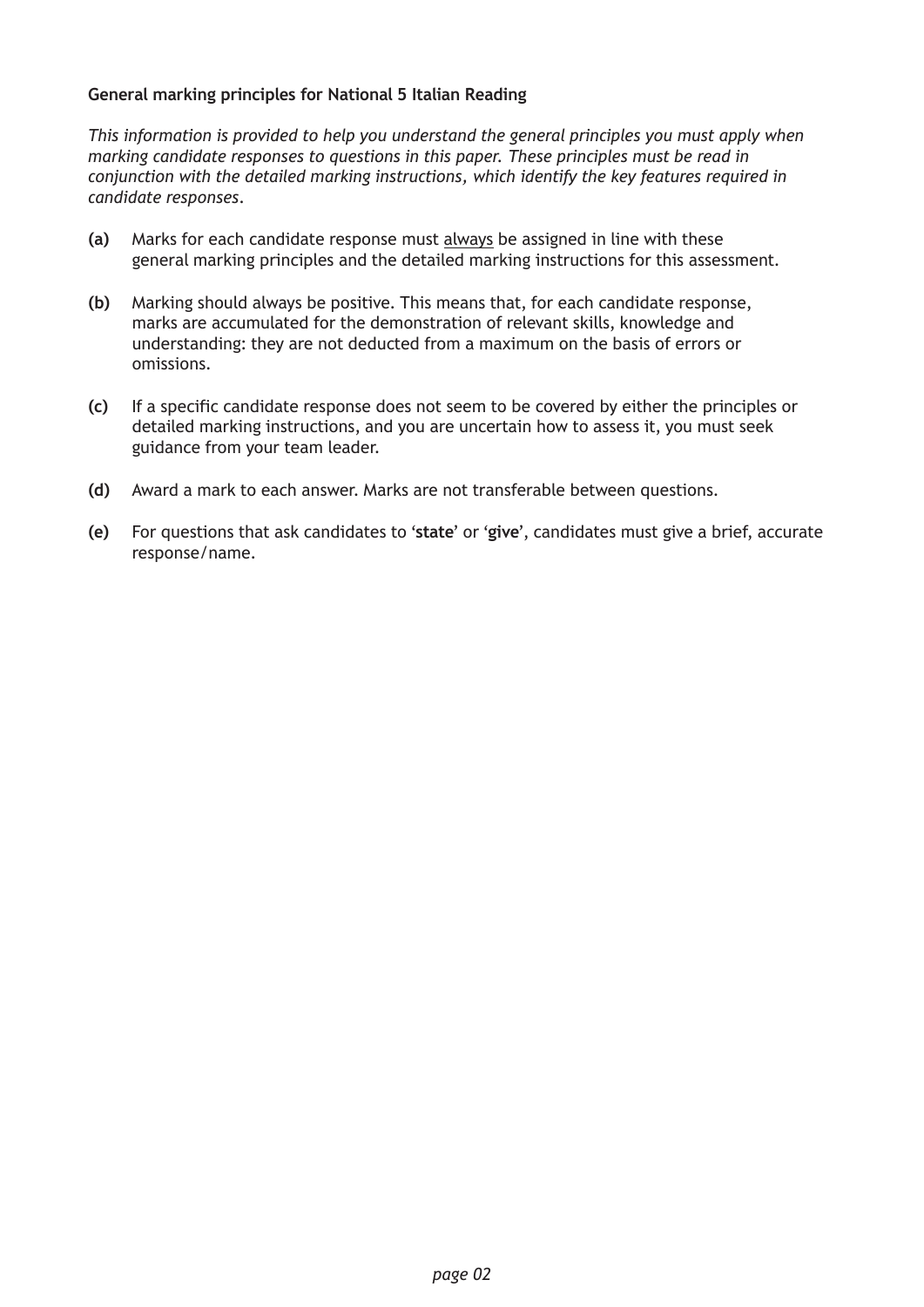#### **Detailed marking instructions for each question**

| Question |            |     | <b>Expected response</b>                                                                                                        | <b>Max</b><br>mark | <b>Additional guidance</b>                                                                                                      |
|----------|------------|-----|---------------------------------------------------------------------------------------------------------------------------------|--------------------|---------------------------------------------------------------------------------------------------------------------------------|
| 1.       | (a)<br>(b) |     | Get to know the world<br>$\bullet$<br>Become independent<br>$\bullet$                                                           | $\overline{2}$     | Markers should use their<br>Professional judgement, subject<br>knowledge and experience, and<br>understanding to award marks to |
|          |            |     | Possibilities for Studying<br>$\bullet$<br>Do voluntary work<br>$\bullet$<br>Work<br>Just travel<br>$\bullet$<br>(Any 3 from 4) | $\overline{3}$     | candidates' responses.                                                                                                          |
|          | (c)        |     | Originated in GB/England<br>$\bullet$<br>In 70s and 80s<br>$\bullet$                                                            | $\overline{2}$     |                                                                                                                                 |
|          | (d)        | (i) | In an orphanage in Africa<br>$\bullet$                                                                                          | 1                  |                                                                                                                                 |
|          |            | (i) | Helped sick children<br>$\bullet$<br>Helped build a clinic and/or<br>$\bullet$<br>bridge                                        | $\overline{2}$     |                                                                                                                                 |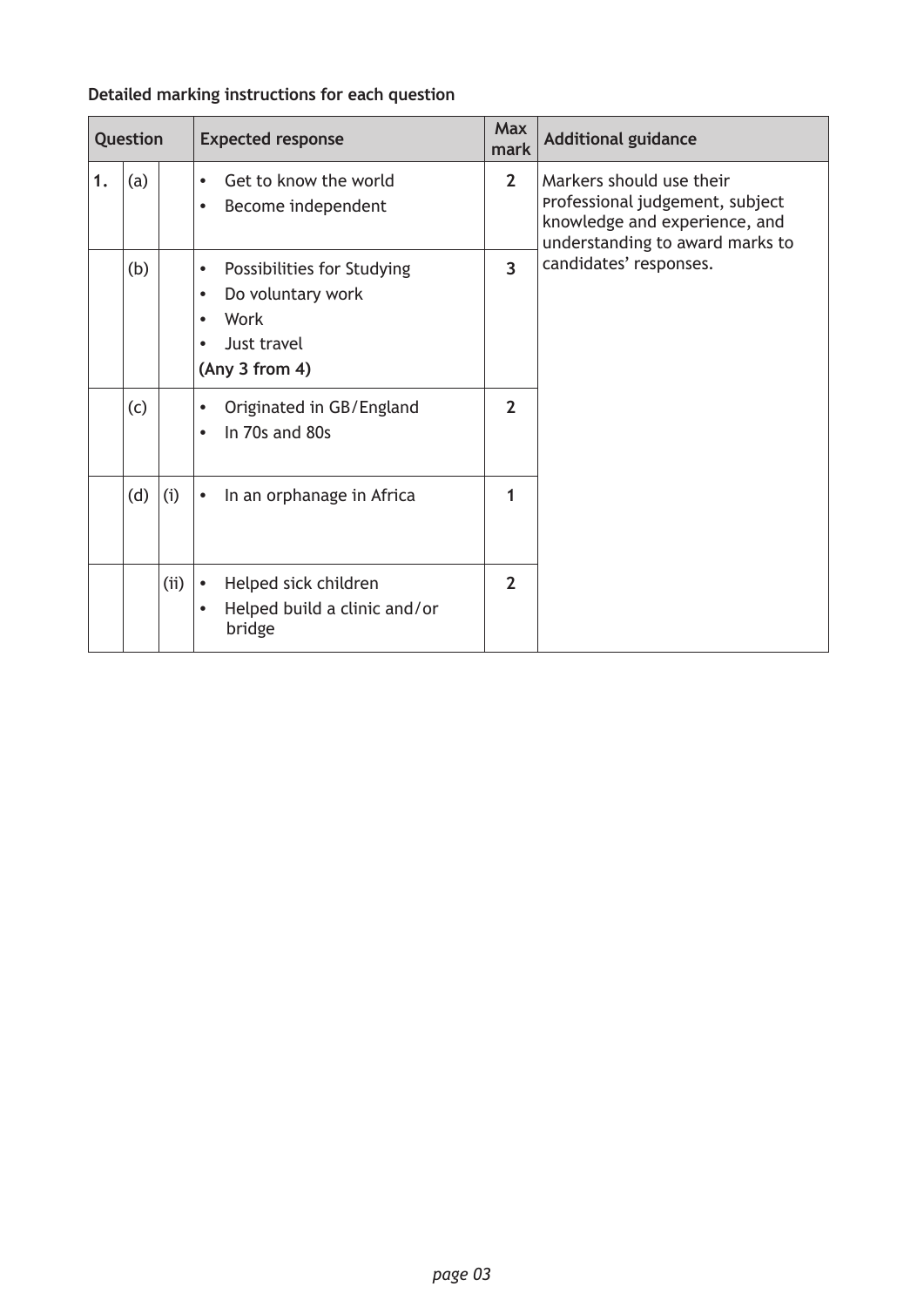|    | Question |      | <b>Expected response</b>                                                                                                                                                |                | <b>Additional guidance</b>                                                                                                      |  |
|----|----------|------|-------------------------------------------------------------------------------------------------------------------------------------------------------------------------|----------------|---------------------------------------------------------------------------------------------------------------------------------|--|
| 2. | (a)      |      | Did not know what to do after<br>$\bullet$<br>finishing school                                                                                                          | $\mathbf{1}$   | Markers should use their<br>professional judgement, subject<br>knowledge and experience, and<br>understanding to award marks to |  |
|    | (b)      |      | She loved languages<br>$\bullet$                                                                                                                                        | $\mathbf{1}$   | candidates' responses.                                                                                                          |  |
|    | (c)      |      | Spanish<br>$\bullet$                                                                                                                                                    | 1              |                                                                                                                                 |  |
|    | (d)      |      | Grown as a person/more open/<br>$\bullet$<br>tolerant                                                                                                                   | $\mathbf{1}$   |                                                                                                                                 |  |
|    | (e)      |      | Worked in restaurant/as waiter<br>$\bullet$<br>(Lorenzo)<br>Worked as a lifeguard (Paolo)<br>$\bullet$<br>Worked as an au-pair (in<br>$\bullet$<br>Germany) (Simonetta) | $\overline{3}$ |                                                                                                                                 |  |
|    | (f)      | (i)  | Missed family<br>$\bullet$                                                                                                                                              | 1              |                                                                                                                                 |  |
|    |          | (ii) | Happier with herself/the world<br>$\bullet$                                                                                                                             | $\mathbf{1}$   |                                                                                                                                 |  |
|    | (g)      |      | Make new friends<br>$\bullet$                                                                                                                                           | 1              |                                                                                                                                 |  |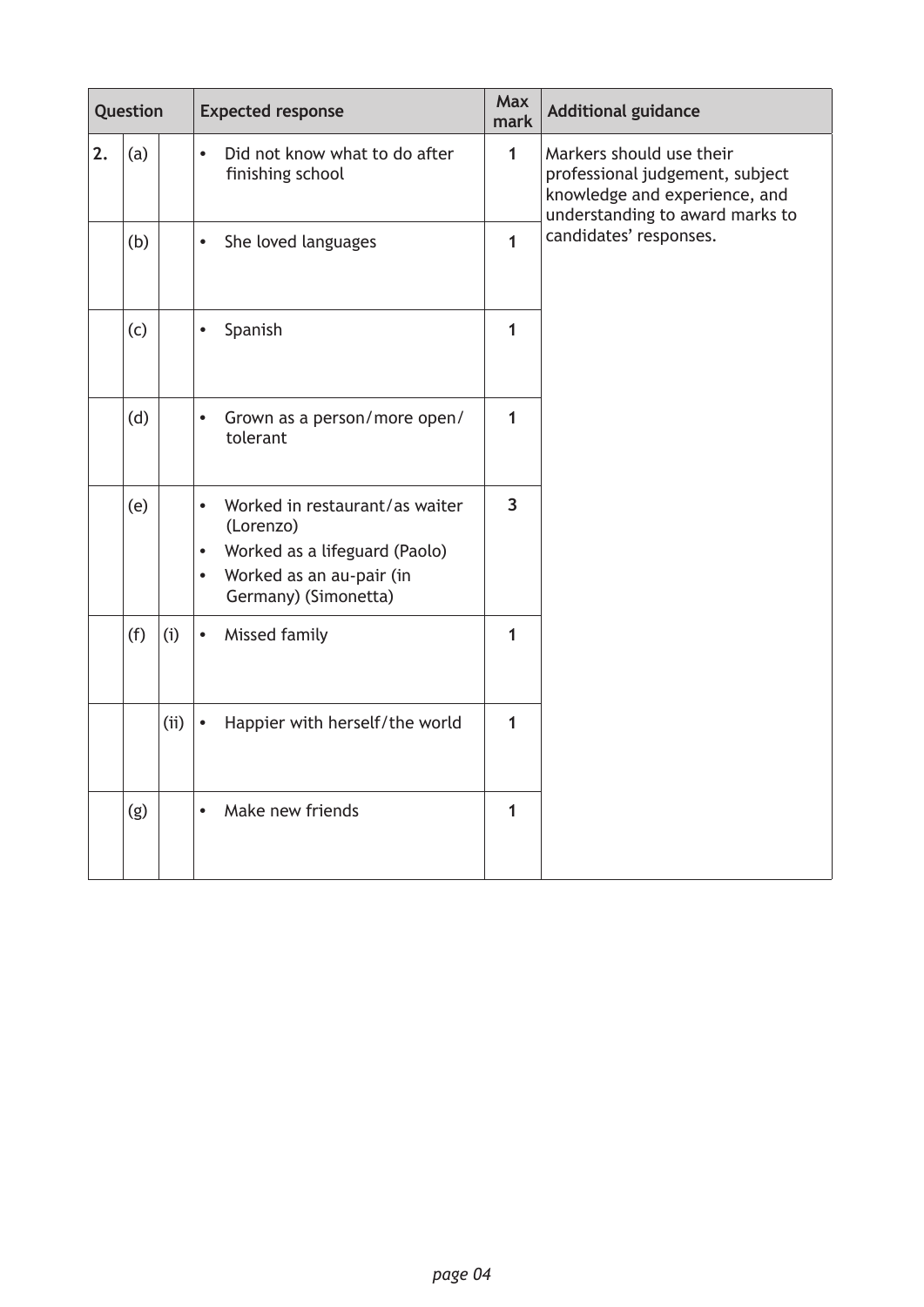| Question |     | <b>Expected response</b>                                                                                                              | <b>Max</b><br>mark | <b>Additional guidance</b>                                                                                                      |  |
|----------|-----|---------------------------------------------------------------------------------------------------------------------------------------|--------------------|---------------------------------------------------------------------------------------------------------------------------------|--|
| 3.       | (a) | People who had to leave their<br>$\bullet$<br>homes/go to a camp                                                                      | $\mathbf 1$        | Markers should use their<br>professional judgement, subject<br>knowledge and experience, and<br>understanding to award marks to |  |
|          | (b) | He lived very near to the<br>$\bullet$<br>earthquake zone                                                                             | 1                  | candidates' responses.                                                                                                          |  |
|          | (c) | They had already started to<br>build/ set up the camp                                                                                 | 1                  |                                                                                                                                 |  |
|          | (d) | He registered the people<br>$\bullet$<br>He took them/ accompanied<br>$\bullet$<br>them to their tents                                | $\overline{2}$     |                                                                                                                                 |  |
|          | (e) | Grouped together in families<br>$\bullet$<br>By town of origin/ where they<br>$\bullet$<br>come from                                  | $\overline{2}$     |                                                                                                                                 |  |
|          | (f) | They treat it like a holiday/like<br>being on holiday                                                                                 | 1                  |                                                                                                                                 |  |
|          | (g) | All really sociable/friendly<br>$\bullet$<br>Looking for contact with other<br>$\bullet$<br>people/ want to talk with other<br>people | $\overline{2}$     |                                                                                                                                 |  |

#### **[END OF SPECIMEN MARKING INSTRUCTIONS]**